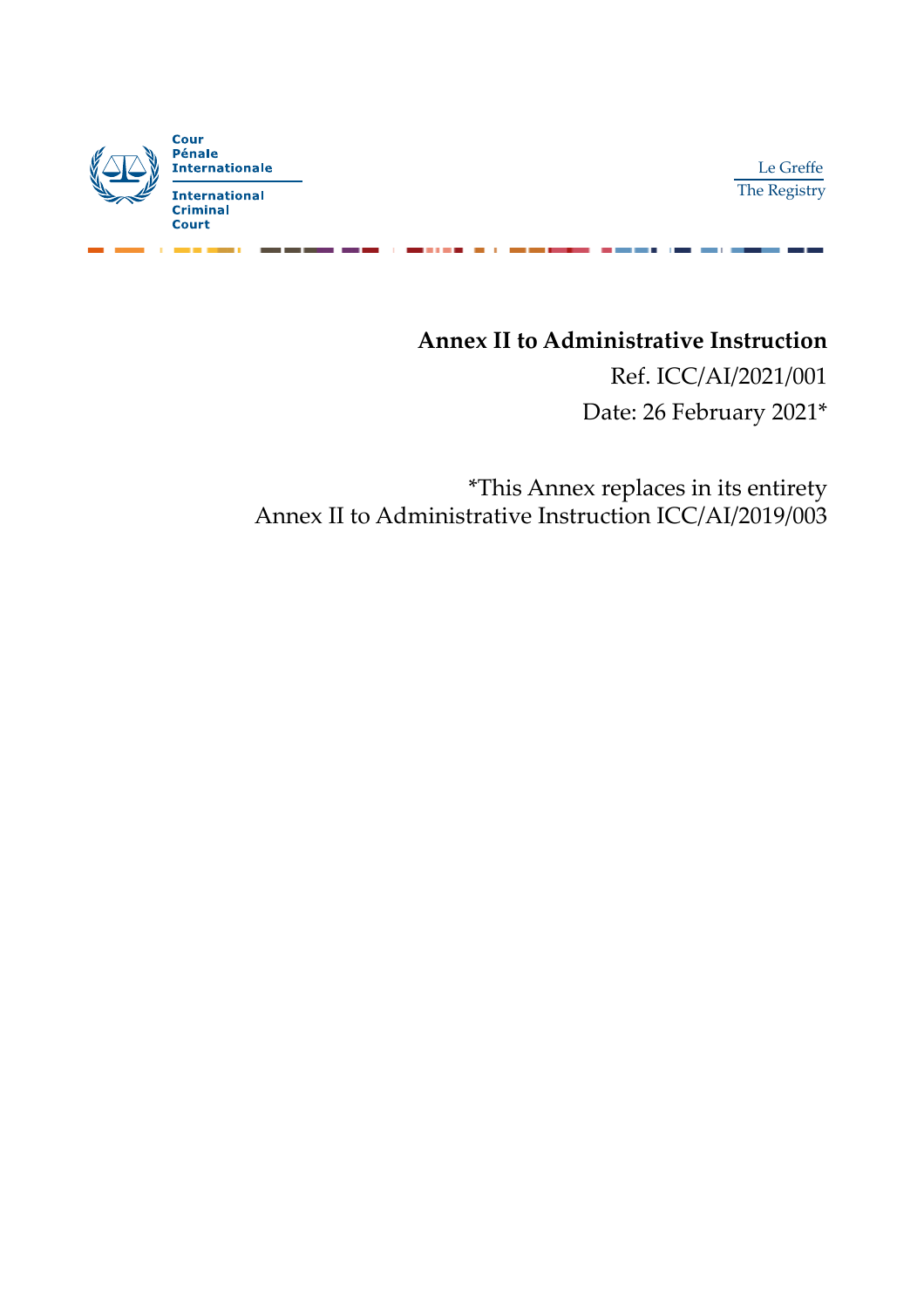# Performance Appraisal Form



| Last name                              |                            |
|----------------------------------------|----------------------------|
| <b>First name</b>                      |                            |
| Section, organ                         |                            |
| Job title, level                       |                            |
|                                        |                            |
| Immediate<br>supervisor                |                            |
| Job title, level                       |                            |
| Section, organ                         |                            |
|                                        |                            |
| <b>Reviewer</b><br>(next higher level) |                            |
| Job title, level                       |                            |
| Section, organ                         |                            |
|                                        |                            |
| Appraisal period                       |                            |
| Date objectives<br>were agreed         |                            |
| Date appraisal<br>was completed        |                            |
|                                        | Performance Appraisal Form |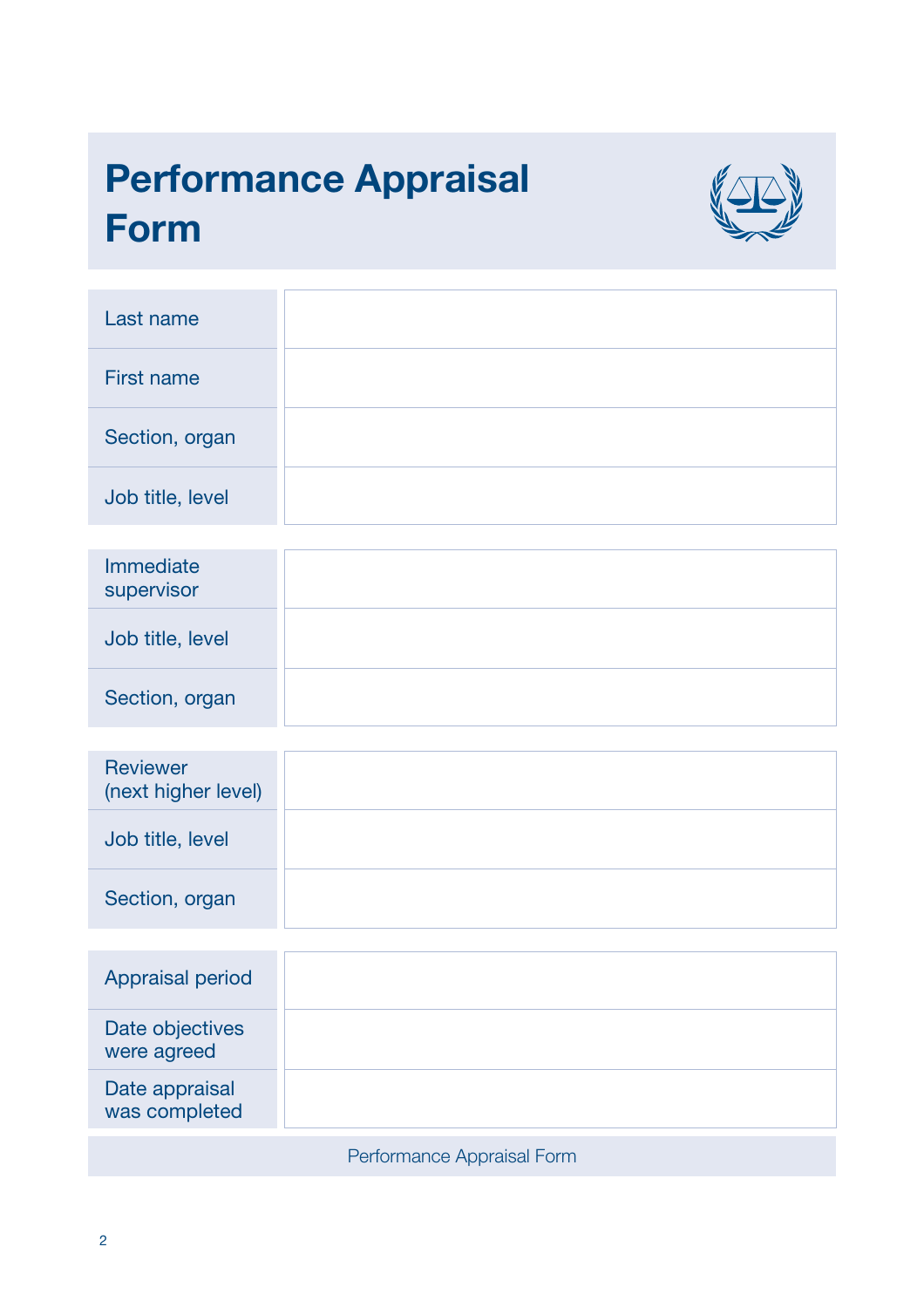# **Performance Objectives**

Immediate supervisors shall work with staff members under their direct supervision on the development of the staff member's performance objectives, which shall constitute the performance expectations. Objectives must follow the SMART approach. Each staff member should have no less than three and no more than six objectives.

| <b>Objective</b> |                                                          | Immediate supervisor's overall performance evaluation of<br>performance objectives: Comments and evaluation |           |                 |
|------------------|----------------------------------------------------------|-------------------------------------------------------------------------------------------------------------|-----------|-----------------|
|                  |                                                          |                                                                                                             |           |                 |
|                  | Incomplete                                               | Partially completed                                                                                         | Completed | <b>Exceeded</b> |
| $\bf{2}$         | Incomplete                                               | Partially completed                                                                                         | Completed | <b>Exceeded</b> |
| 3                | Incomplete                                               | Partially completed                                                                                         | Completed | <b>Exceeded</b> |
| 4                | Incomplete                                               | Partially completed                                                                                         | Completed | <b>Exceeded</b> |
| 5                | Incomplete                                               | Partially completed                                                                                         | Completed | <b>Exceeded</b> |
| 6                | Incomplete                                               | Partially completed                                                                                         | Completed | <b>Exceeded</b> |
|                  | SMART: Specific, Measurable, Achievable, Relevant, Timed |                                                                                                             |           |                 |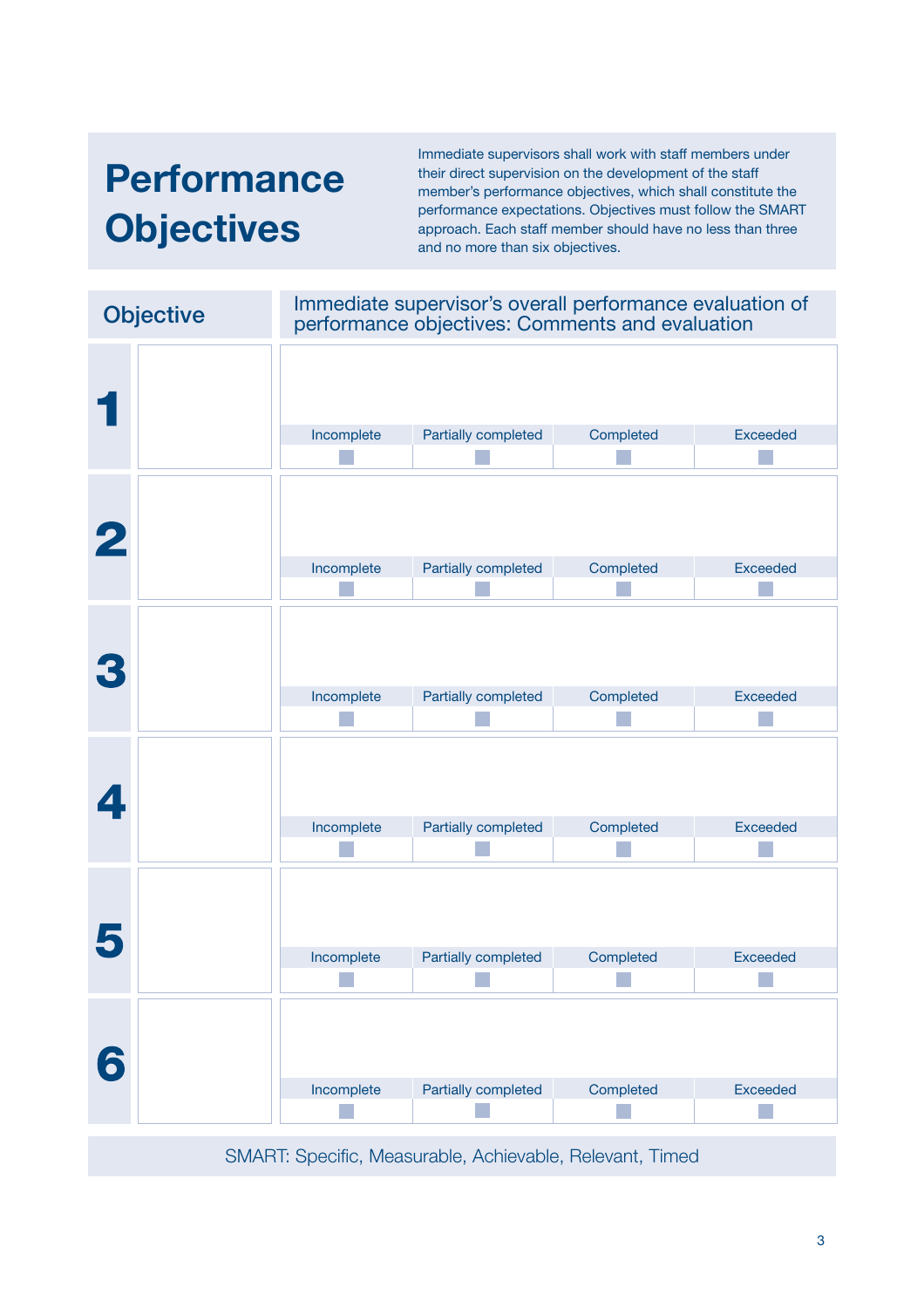## **Competencies**

At the beginning of the performance period, please select the most relevant competencies related to the achievement of the objectives by marking the check box. You must select a minimum of three competencies, including leadership competencies. At the end of the performance period, please provide an evaluation and comments.

For a detailed description of the behavioural indicators, please refer to the booklet 'The Core Competencies [of the ICC'.](https://www.icc-cpi.int/resource-library/Vademecum/Performance%20Appraisal%20System%20-%20Annex%201.PDF)

## CORE COMPETENCIES

### Dedication to the mission and values

Acts consistently in accordance with the mission and values of the organisation; maintains confidentiality, acts and shows respect for diversity; shows commitment to the organisation; presents a positive image of the organisation during external discussions.

| <b>EVALUATION</b> | <b>COMMENTS</b> |
|-------------------|-----------------|
| Strength          |                 |
| Capable           |                 |
| Learner           |                 |
| Weakness          |                 |

■

■

### Professionalism

Applies professional and technical expertise; keeps abreast of organisational issues; produces workable solutions to a range of problems.

| <b>EVALUATION</b> | <b>COMMENTS</b> |
|-------------------|-----------------|
| Strength          |                 |
| Capable           |                 |
| Learner           |                 |
| Weakness          |                 |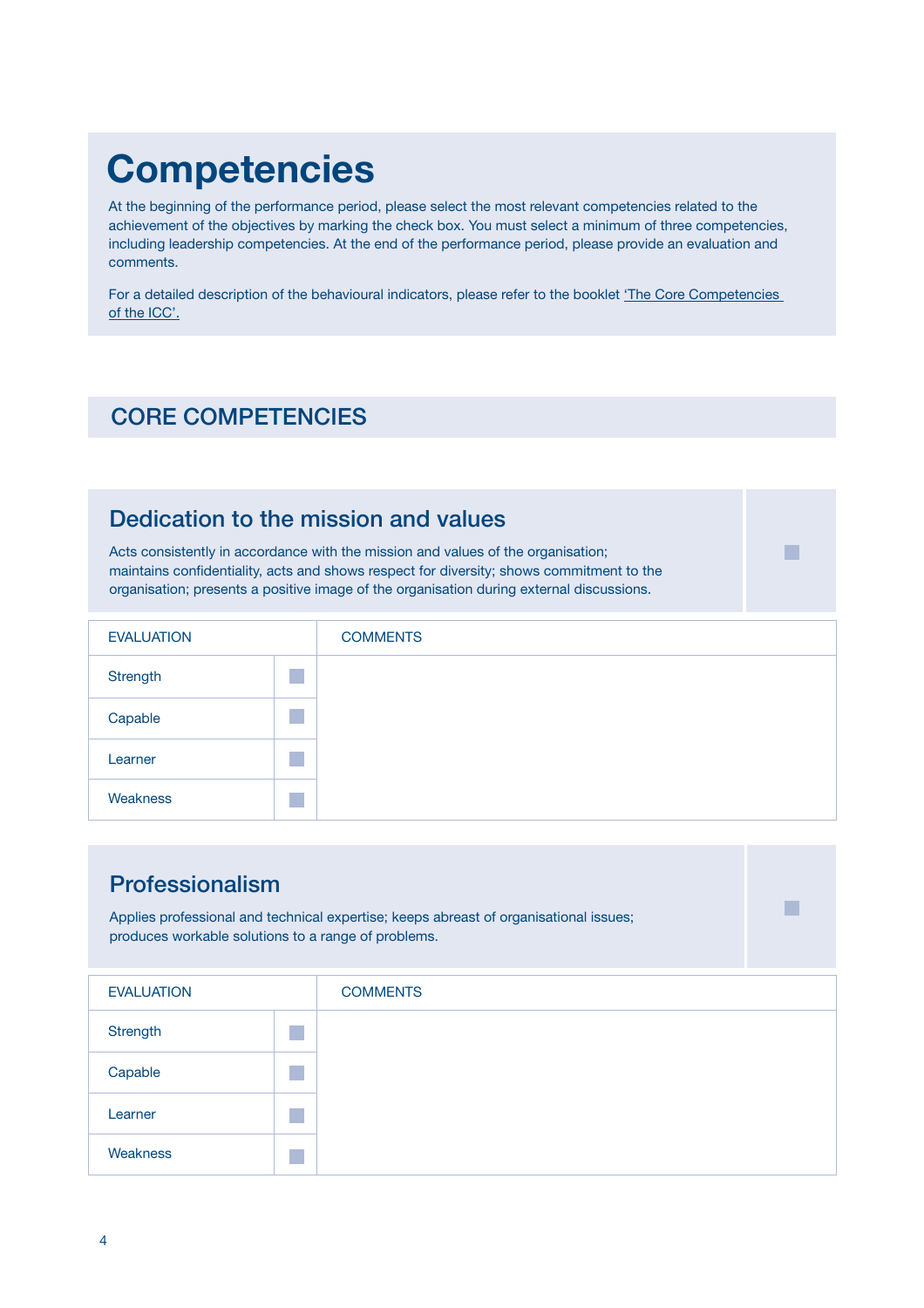### **Teamwork**

Listens, consults others and communicates pro-actively; handles disagreements with tact and diplomacy; recognises and rewards the contribution of others.

| <b>EVALUATION</b> | <b>COMMENTS</b> |
|-------------------|-----------------|
| Strength          |                 |
| Capable           |                 |
| Learner           |                 |
| Weakness          |                 |

### Learning and Developing

Identifies development strategies needed to achieve work and career goals and makes use of developmental or training opportunities; learns from successes and failures; seeks feedback and gives feedback to others to increase organisational effectiveness; seeks opportunities for improvement of work; has an open mind and contributes innovation.

| <b>EVALUATION</b> | <b>COMMENTS</b> |
|-------------------|-----------------|
| Strength          |                 |
| Capable           |                 |
| Learner           |                 |
| Weakness          |                 |

### Handling uncertain situations

Adapts to changing circumstances; deals with ambiguity, making positive use of the opportunities it presents; plans activities and projects well in advance and takes into account of possible changing circumstances; manages time effectively.

| <b>EVALUATION</b> | <b>COMMENTS</b> |
|-------------------|-----------------|
| Strength          |                 |
| Capable           |                 |
| Learner           |                 |
| Weakness          |                 |

■

■

■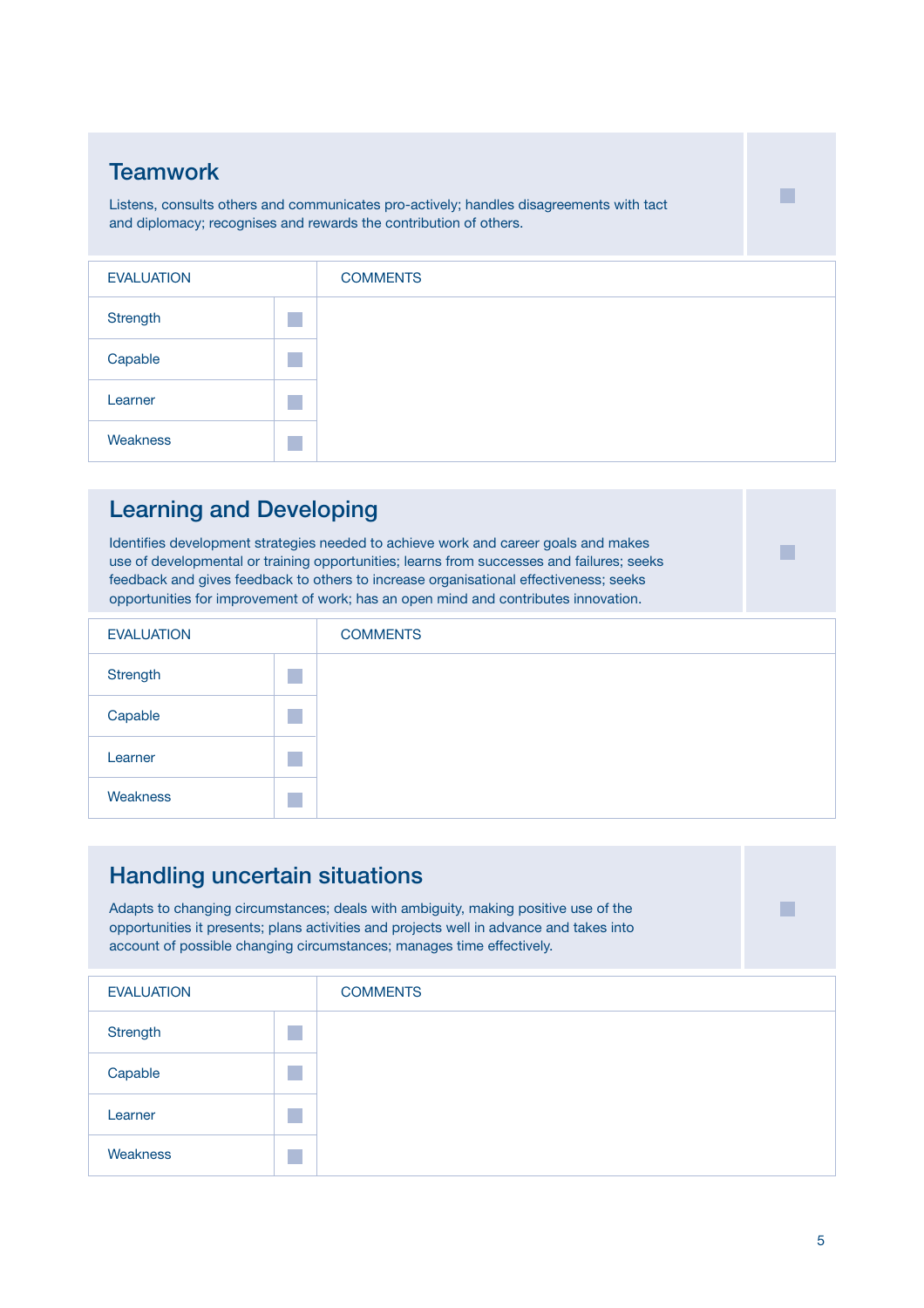## Interaction

Expresses opinions, information and key points of an argument clearly; handles contacts with diplomacy and tact; communicates in a transparent and open way with internal and external contacts, while complying with confidentiality requirements.

| <b>EVALUATION</b> | <b>COMMENTS</b> |
|-------------------|-----------------|
| Strength          |                 |
| Capable           |                 |
| Learner           |                 |
| Weakness          |                 |

■

■

## Realising objectives

Accepts and tackles demanding goals with enthusiasm; keeps to agreements with others focuses on client needs; takes responsibility for actions, projects and people; monitors and maintains quality and productivity.

| <b>EVALUATION</b> | <b>COMMENTS</b> |
|-------------------|-----------------|
| Strength          |                 |
| Capable           |                 |
| Learner           |                 |
| Weakness          |                 |

| <b>Purpose (leadership competency)</b><br>Know who you are, what your values are, and be clear on your purpose as a leader.<br>More information available in the Leadership framework. |  |                 |  |
|----------------------------------------------------------------------------------------------------------------------------------------------------------------------------------------|--|-----------------|--|
| <b>EVALUATION</b>                                                                                                                                                                      |  | <b>COMMENTS</b> |  |
| Strength                                                                                                                                                                               |  |                 |  |
| Capable                                                                                                                                                                                |  |                 |  |
| Learner                                                                                                                                                                                |  |                 |  |
| Weakness                                                                                                                                                                               |  |                 |  |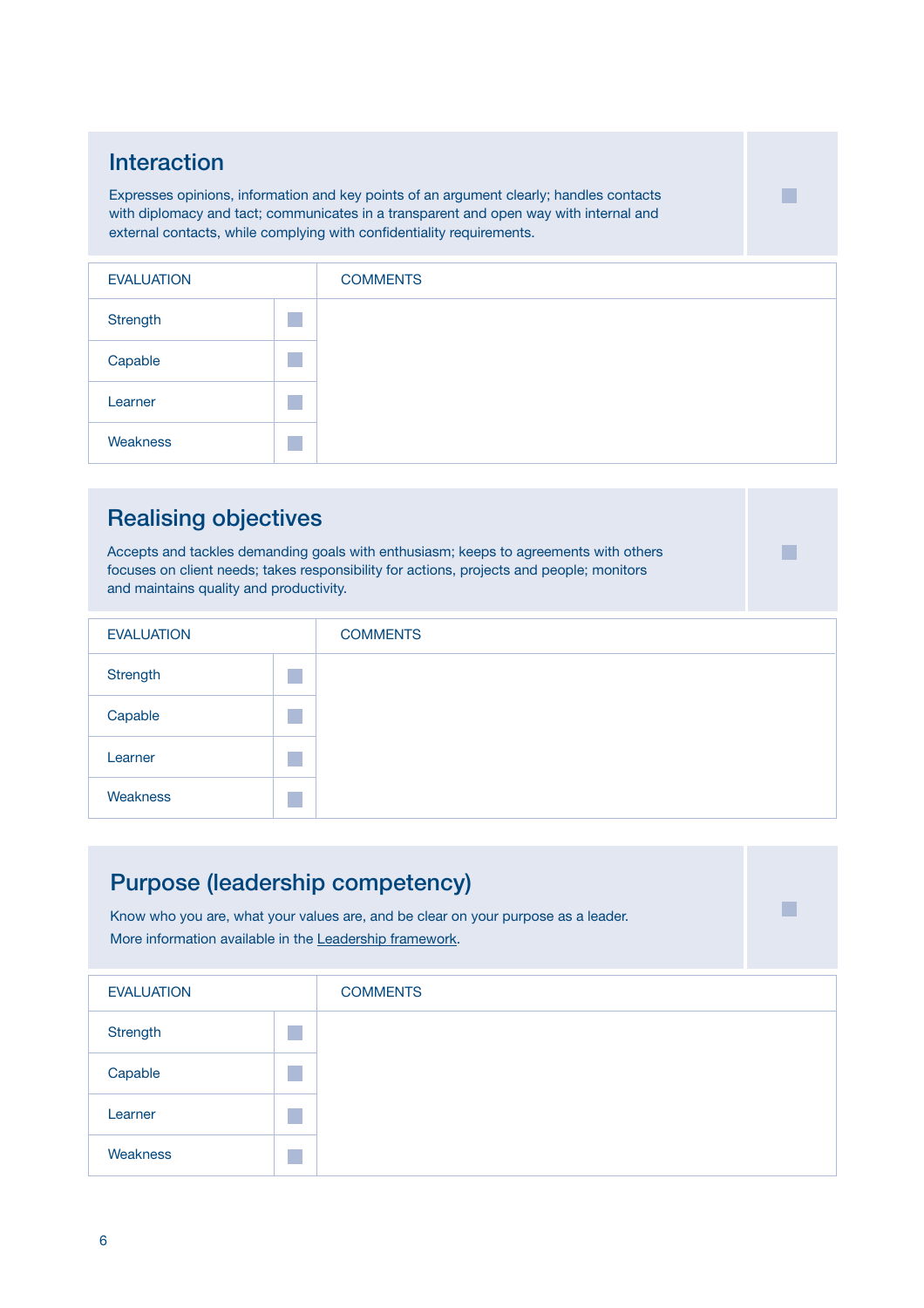## Collaboration (leadership competency)

Partner with peers, clients, stakeholders to deliver value; positively influence others when you don't have formal authority.

More information available in the [Leadership framework.](https://intranet.icc.int/registry/hrs/_layouts/15/WopiFrame.aspx?sourcedoc=%7BAD7D7853-ABB1-44A0-8440-5BC800DC6045%7D&file=ICC_LeadershipFramework_ENG.pdf&action=default)

| <b>EVALUATION</b> | <b>COMMENTS</b> |
|-------------------|-----------------|
| Strength          |                 |
| Capable           |                 |
| Learner           |                 |
| Weakness          |                 |

### People (leadership competency)

Know your business, know your people. More information available in the [Leadership framework.](https://intranet.icc.int/registry/hrs/_layouts/15/WopiFrame.aspx?sourcedoc=%7BAD7D7853-ABB1-44A0-8440-5BC800DC6045%7D&file=ICC_LeadershipFramework_ENG.pdf&action=default)

| <b>EVALUATION</b> | <b>COMMENTS</b> |
|-------------------|-----------------|
| Strength          |                 |
| Capable           |                 |
| Learner           |                 |
| Weakness          |                 |

#### Results (leadership competency) Lead and empower your teams and hold them accountable to deliver results; continuously improve. More information available in th[e Leadership framework.](https://intranet.icc.int/registry/hrs/_layouts/15/WopiFrame.aspx?sourcedoc=%7BAD7D7853-ABB1-44A0-8440-5BC800DC6045%7D&file=ICC_LeadershipFramework_ENG.pdf&action=default) EVALUATION **Strength Capable** Learner Weakness **COMMENTS** ■ ■ ■ ■ ■

■

■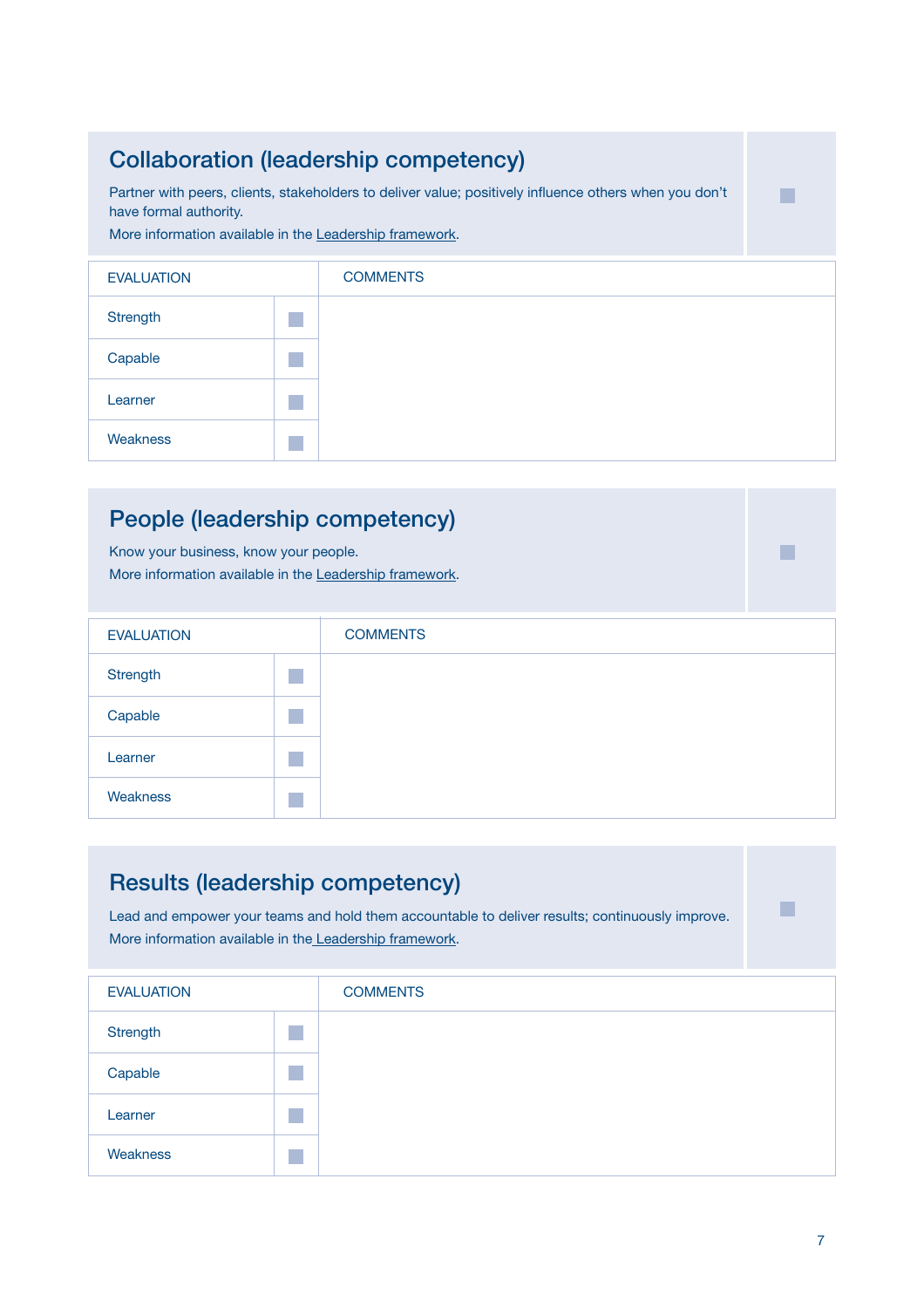## Additional job-specific competency

| <b>EVALUATION</b> |                        | <b>COMMENTS</b> |
|-------------------|------------------------|-----------------|
| Strength          |                        |                 |
| Capable           |                        |                 |
| Learner           |                        |                 |
| Weakness          | <b>Service Service</b> |                 |

■

■

## Additional job-specific competency

| <b>EVALUATION</b> | <b>COMMENTS</b> |
|-------------------|-----------------|
| Strength          |                 |
| Capable           |                 |
| Learner           |                 |
| Weakness          |                 |

## Additional job-specific competency EVALUATION **Strength** Capable Learner Weakness **COMMENTS** ■ ■ ■ ■ ■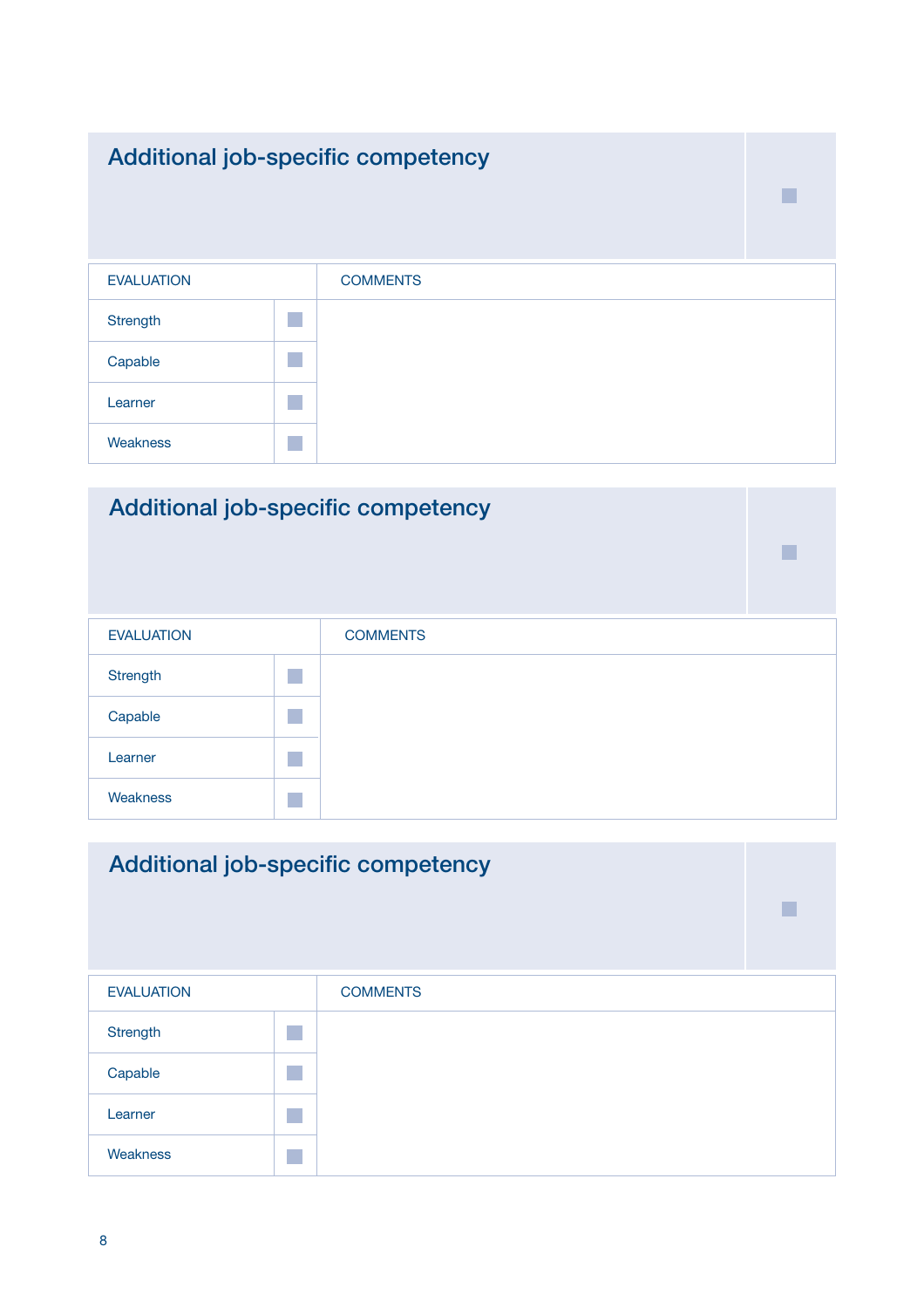# Learning and development

Make sure the learning and development actions are directly connected to the performance objectives and competencies.

## LEARNING AND DEVELOPMENT ACTIONS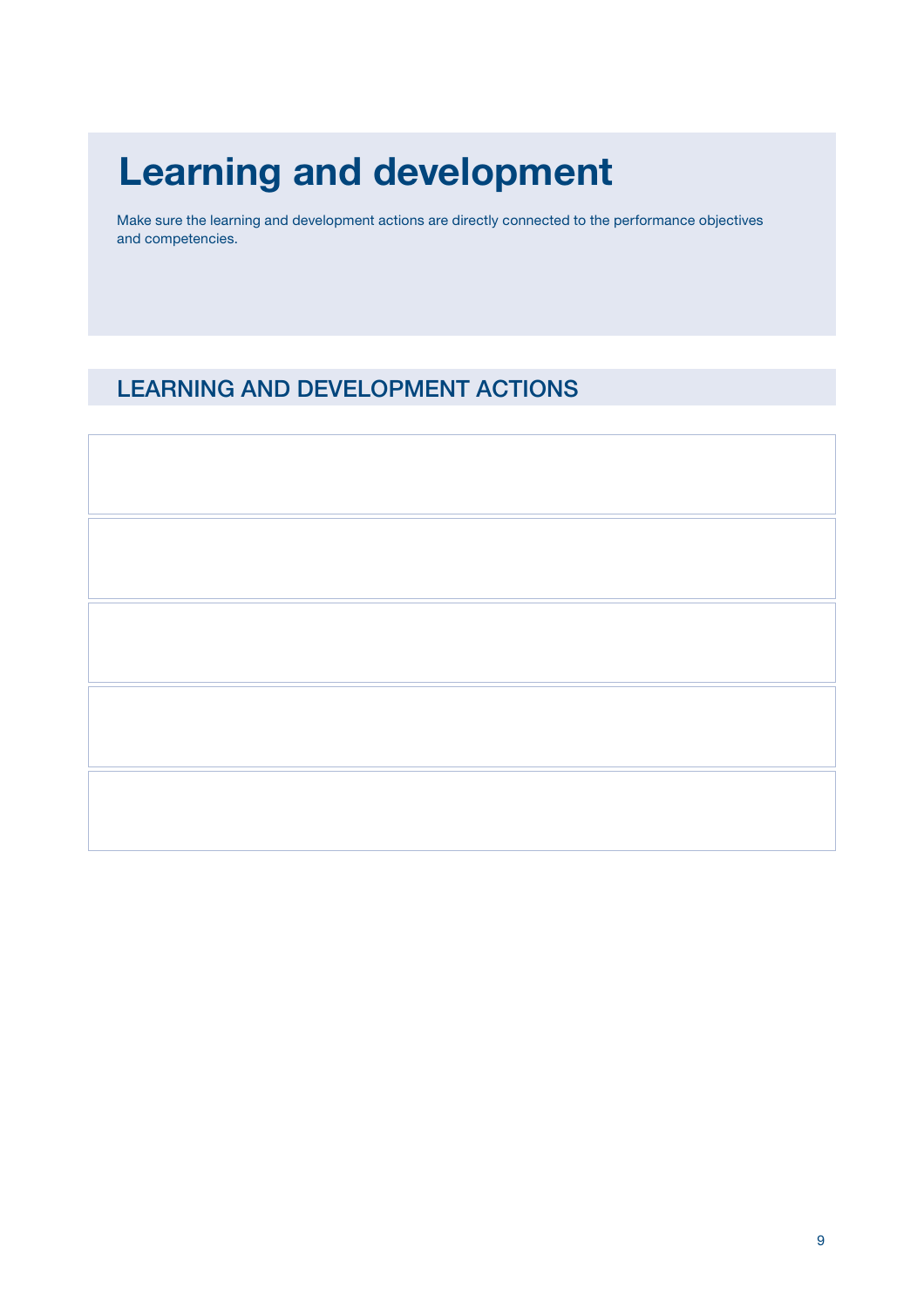## Performance conversations

The purpose of monitoring performance conversations is to encourage continuous feedback between the immediate supervisor and the staff member on the achievements of the objectives and/or competencies and the staff member's development.

If the performance conversation meeting took place, select YES and indicate the date of the meeting and record the key topics discussed in the box below each conversation.

| <b>PERFORMANCE CONVERSATION 1</b> |                 | <b>YES</b><br>t in | <b>NO</b><br>a s |
|-----------------------------------|-----------------|--------------------|------------------|
| <b>DATE</b>                       | <b>COMMENTS</b> |                    |                  |
|                                   |                 |                    |                  |
|                                   |                 |                    |                  |
|                                   |                 |                    |                  |
|                                   |                 |                    |                  |

| <b>PERFORMANCE CONVERSATION 2</b> |                 | <b>YES</b><br>P. | <b>NO</b><br>a pro |
|-----------------------------------|-----------------|------------------|--------------------|
| <b>DATE</b>                       | <b>COMMENTS</b> |                  |                    |
|                                   |                 |                  |                    |
|                                   |                 |                  |                    |
|                                   |                 |                  |                    |
|                                   |                 |                  |                    |

|             | <b>PERFORMANCE CONVERSATION 3</b> | <b>YES</b><br><b>The State</b> | <b>NO</b><br>a pro |
|-------------|-----------------------------------|--------------------------------|--------------------|
| <b>DATE</b> | <b>COMMENTS</b>                   |                                |                    |
|             |                                   |                                |                    |
|             |                                   |                                |                    |
|             |                                   |                                |                    |
|             |                                   |                                |                    |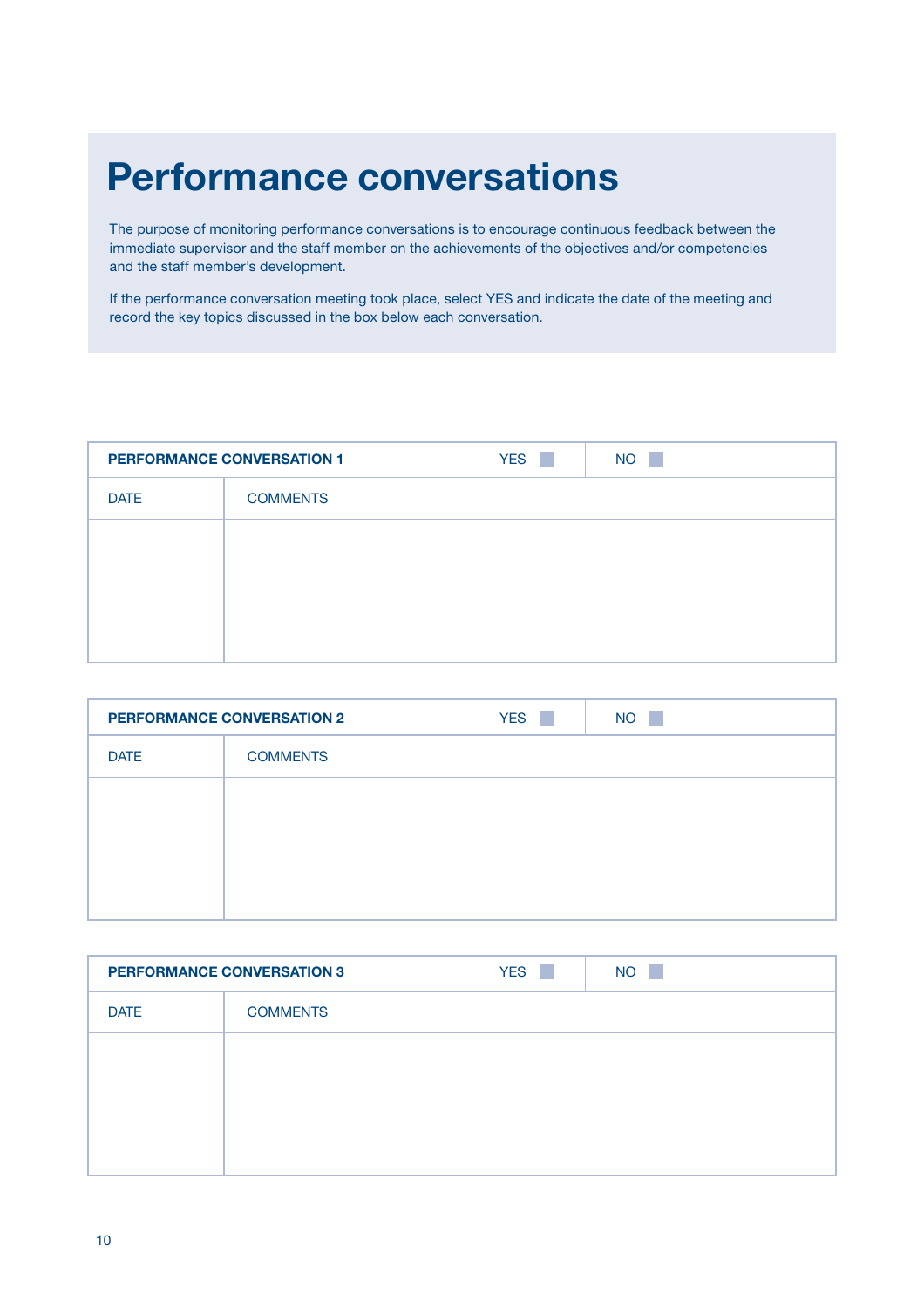| <b>PERFORMANCE CONVERSATION 4</b> |                 | <b>YES</b><br><b>College</b> | <b>NO</b><br>a s |
|-----------------------------------|-----------------|------------------------------|------------------|
| <b>DATE</b>                       | <b>COMMENTS</b> |                              |                  |
|                                   |                 |                              |                  |
|                                   |                 |                              |                  |
|                                   |                 |                              |                  |
|                                   |                 |                              |                  |

| <b>OVERALL PERFORMANCE SATISFACTORY</b> |  |                 |
|-----------------------------------------|--|-----------------|
| <b>YES</b>                              |  | <b>COMMENTS</b> |
| <b>NO</b>                               |  |                 |
|                                         |  |                 |
|                                         |  |                 |
|                                         |  |                 |

In case the answer is "No", a Performance Improvement Plan shall be implemented by the immediate supervisor, in consultation with the reviewer and the staff member, detailing all objectives and competencies for improvement and the actions expected to be taken.

Please contact [HRSPerformanceManagement@icc-cpi.int](mailto:HRSPerformanceManagement%40icc-cpi.int%20?subject=) for more information.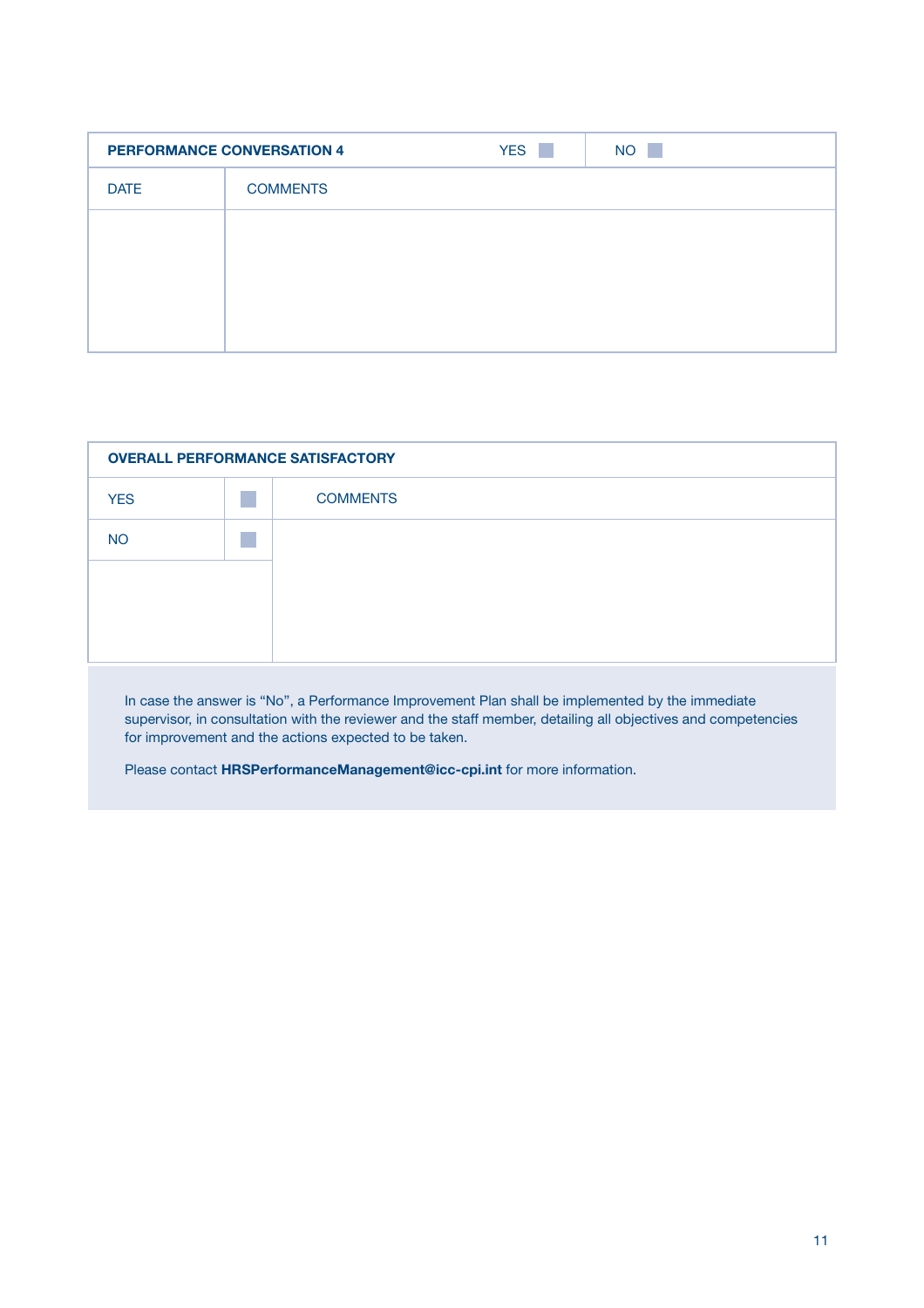## End-of-cycle evaluation

#### OVERALL PERFORMANCE EVALUATION NARRATIVE BY IMMEDIATE SUPERVISOR

The overall performance evaluation shall be made through narratives assessing the staff member's individual performance and shall address shortcomings, if any. Base your evaluation following the below questions:

- 1. In general, how was the staff member's performance during the cycle?
- 2. What were the most important staff member's accomplishments?
- 3. What are the staff member's strengths (skills and competencies) you want to encourage to keep on demonstrating?
- 4. Are there any development areas that you recommend the staff member to enhance his/her performance?
- 5. What behaviours should the staff continue to demonstrate?
- 6. What behaviours should the staff member start doing (or strengthen) to achieve desired results?
- 7. What behaviours should the staff member stop doing (or do less) to achieve desired results?

| <b>IMMEDIATE SUPERVISOR'S SIGNATURE</b>                                                                                                                                                                                                                                                                                                                                                                                                                                                                                                                                                                                                                                                                                                                                                                                                                                                                                                                                                                                                                                          |             |                                     | <b>DATF</b> |
|----------------------------------------------------------------------------------------------------------------------------------------------------------------------------------------------------------------------------------------------------------------------------------------------------------------------------------------------------------------------------------------------------------------------------------------------------------------------------------------------------------------------------------------------------------------------------------------------------------------------------------------------------------------------------------------------------------------------------------------------------------------------------------------------------------------------------------------------------------------------------------------------------------------------------------------------------------------------------------------------------------------------------------------------------------------------------------|-------------|-------------------------------------|-------------|
|                                                                                                                                                                                                                                                                                                                                                                                                                                                                                                                                                                                                                                                                                                                                                                                                                                                                                                                                                                                                                                                                                  |             |                                     |             |
| <b>STAFF MEMBER'S COMMENTS</b>                                                                                                                                                                                                                                                                                                                                                                                                                                                                                                                                                                                                                                                                                                                                                                                                                                                                                                                                                                                                                                                   |             | REVIEWER'S ACKNOWLEDGEMENT/COMMENTS |             |
|                                                                                                                                                                                                                                                                                                                                                                                                                                                                                                                                                                                                                                                                                                                                                                                                                                                                                                                                                                                                                                                                                  |             |                                     |             |
|                                                                                                                                                                                                                                                                                                                                                                                                                                                                                                                                                                                                                                                                                                                                                                                                                                                                                                                                                                                                                                                                                  |             |                                     |             |
| <b>SIGNATURE</b>                                                                                                                                                                                                                                                                                                                                                                                                                                                                                                                                                                                                                                                                                                                                                                                                                                                                                                                                                                                                                                                                 | <b>DATF</b> | <b>SIGNATURE</b>                    | <b>DATF</b> |
|                                                                                                                                                                                                                                                                                                                                                                                                                                                                                                                                                                                                                                                                                                                                                                                                                                                                                                                                                                                                                                                                                  |             |                                     |             |
| <b>STAFF MEMBER'S FINAL SIGNATURE *</b><br>*Staff member's final signature here constitutes an acknowledgment that the performance appraisal process is complete. It does not indicate an<br>agreement with the evaluation. The rebuttal process outlined in Administrative Instruction ICC/AI/2010/002 ("Performance Appraisal Rebuttals<br>and Procedures") cannot be initiated unless the staff member has signed off on the finalized electronic performance appraisal form. A staff<br>member who does not sign his or her electronic performance appraisal form shall be informed by the immediate supervisor at the end of the<br>fourteen (14) day period mentioned under section 7.4 of Administrative Instruction ICC/AI/2019/003 ("Performance Appraisal System"). In such<br>cases, the period for submission of a rebuttal statement by the staff member shall commence as of the date of notification to the staff member<br>by the immediate supervisor. Additionally, staff members may express their comments about the appraisal in the comment section above. |             |                                     | <b>DATF</b> |